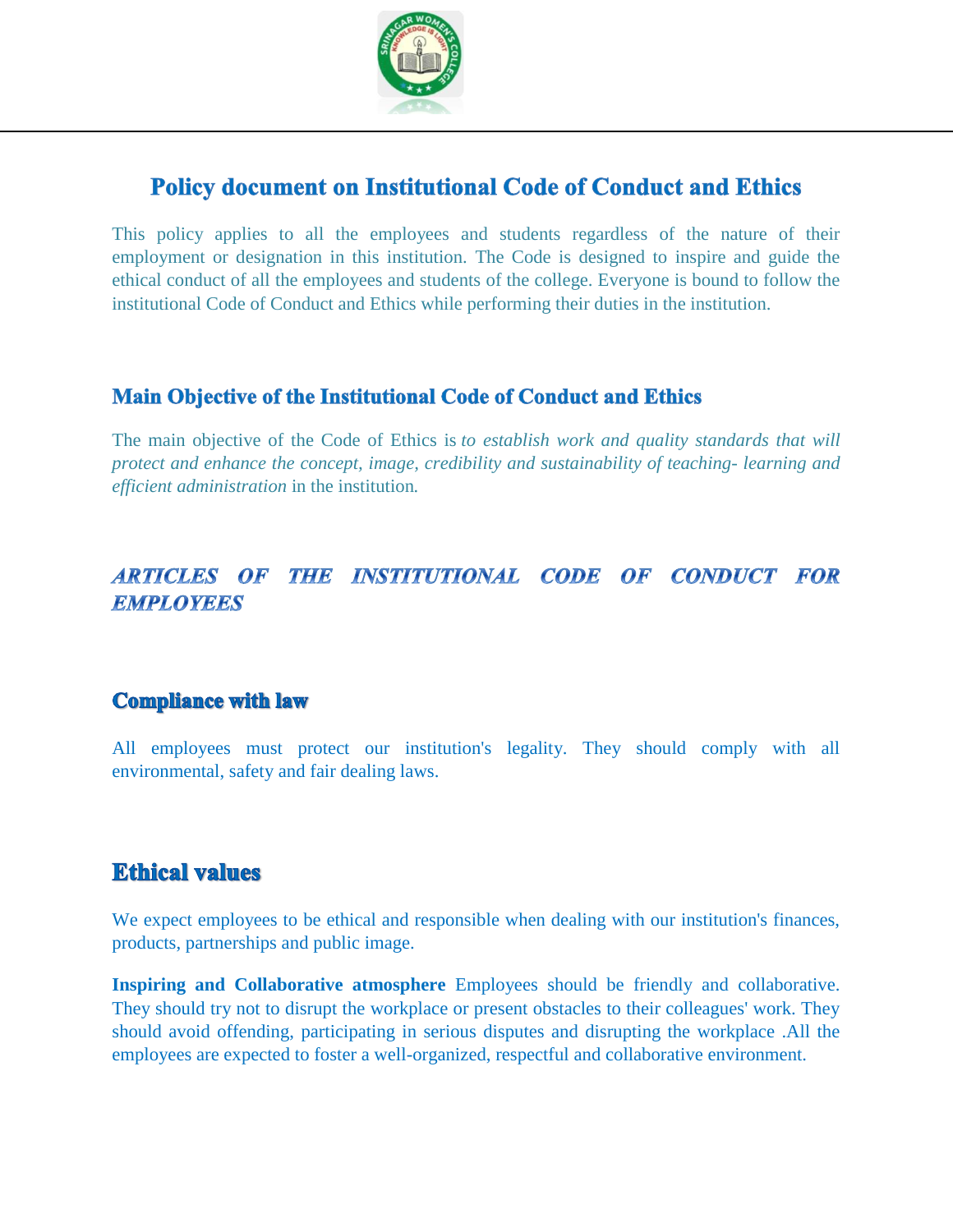

### **Respect in the workplace**

All employees should respect their colleagues. We won't allow any kind of discriminatory behavior, [harassment](https://resources.workable.com/workplace-harassment-company-policy) or victimization. Employees should conform to our [equal opportunity](https://resources.workable.com/equal-opportunity-company-policy)  [policy](https://resources.workable.com/equal-opportunity-company-policy) in all aspects of their work.

## **Protection of Institution's Property**

All employees should treat institution's property whether material or intangible, with respect and care.

Employees:

- Shouldn't misuse **institution's equipment** or use it frivolously.
- Should respect all kinds of **incorporeal property**. This includes official seals, letterheads and other property (information, reports, etc.) Employees should use them only to carry out their official duties.

Employees should protect institution's facilities and other material property from damage and vandalism, whenever possible.

#### **Integrity and Professionalism**

All employees must show [integrity](https://resources.workable.com/tutorial/employee-integrity-tests) and professionalism in the institution.

● **Corruption**

We discourage employees from accepting gifts from students or clients. We prohibit briberies for the benefit of any external or internal party.

#### ● **Job duties and authority**

All employees should fulfill their duties with integrity and respect toward students, stakeholders and the community. Any employee must not abuse her/his authority. We encourage mentoring throughout our institution.

#### ● **Punctuality and Regularity**

Employees should follow their work hours. All employees should be punctual and regular.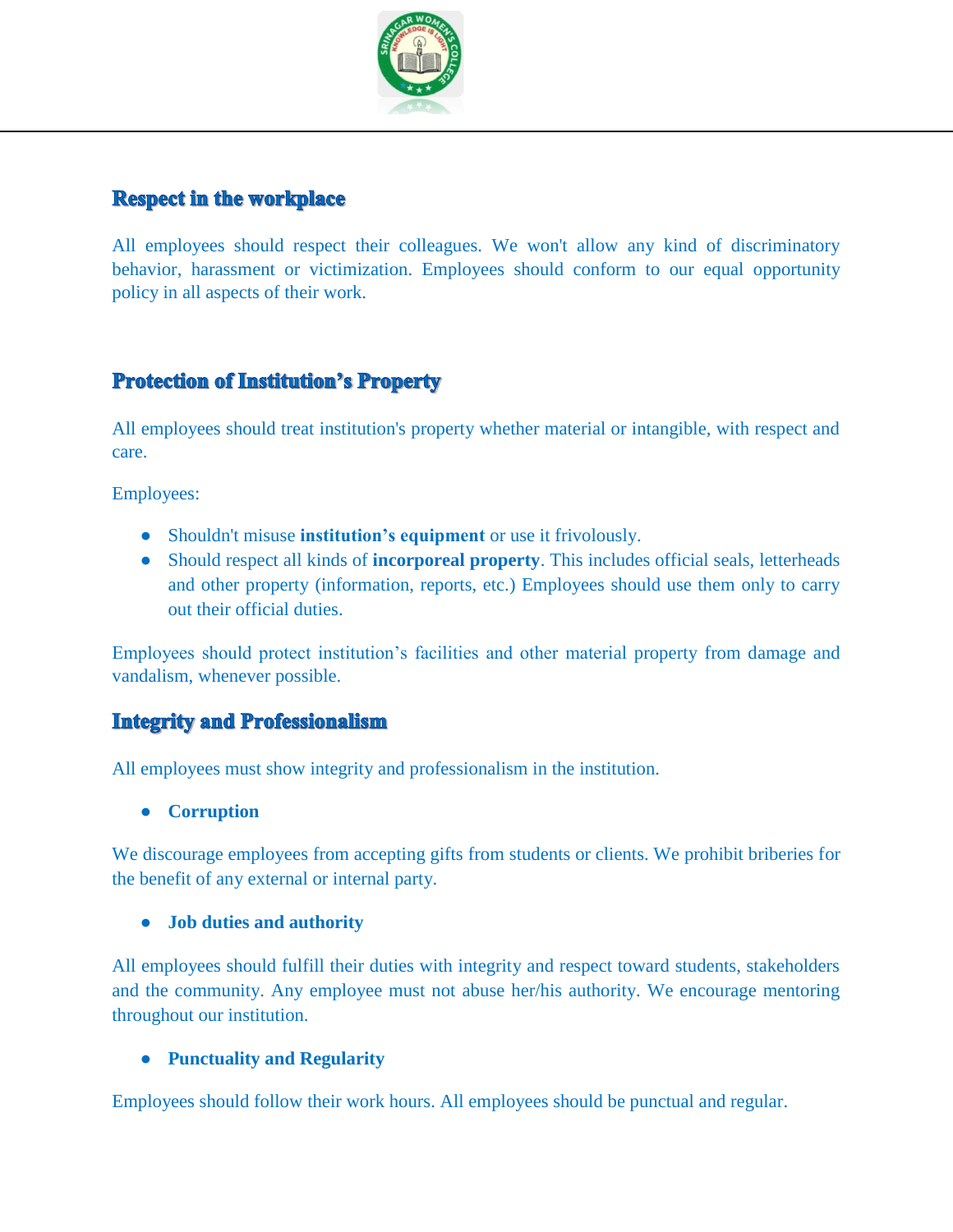

#### ● **Communication**

All employees must be [open for communication](https://resources.workable.com/open-door-company-policy) with their superiors, colleagues, administration and students.

# **Disciplinary actions**

Institution may have to take disciplinary action against students and employees who repeatedly or intentionally fail to follow the code of conduct. Disciplinary actions will vary depending on the violation. We may take legal action in cases of corruption, theft, embezzlement or other unlawful behavior.

#### **ARTICLES OF THE INSTITUTIONAL CODE OF CONDUCT FOR STUDENTS**

Students admitted in the college shall have to observe the following code of conduct set by the college administration:

• A student not in possession of identity card issued and duly signed by the college authority shall not be allowed to enter the college premises.

- Students should strictly follow the dress code set by the college
- Every student of the college should maintain discipline and consider it her duty to behave decently at all the places.
- Students should take proper care of the institute property and help in keeping the premises neat and clean.
- Students shall not be allowed to enter or leave the college premises after / before the scheduled time.
- A student found absent continuously for 15conseucative days shall be struck off from the rolls.
- Students should in their own interest, read the notices including the notice containing rules placed on the Notice Board from time to time.
- The college is a no polythene zone hence no student should carry any kind of polythene in the college campus
- Ragging is an offence: Any student found indulging in ragging or causing any other kind of harassment to the fellow students shall have to face a strict disciplinary action under rules.